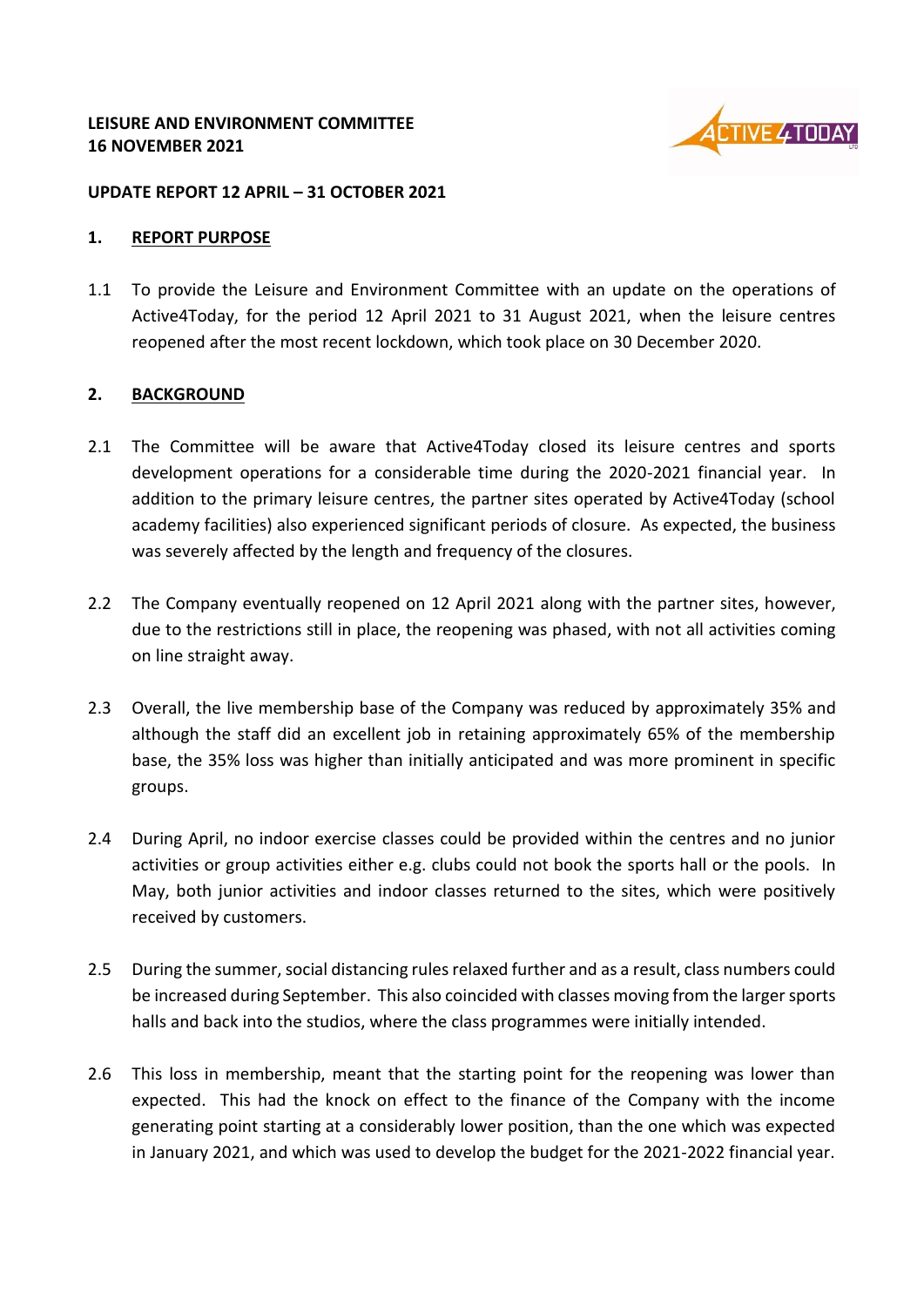- 2.7 In addition to the financial loss of memberships, pay and play income has also been lower than expected, due to the initial restrictions from sports governing bodies impacting on block bookings.
- 2.8 In view of this, not all staff returned to work, due to the phased reopening approach and the need to conserve expenditure, due to the reduced income position. This method worked for the Company and although certain areas of the business remained closed for periods of time e.g. sports development, dryside coaching and partner site development, it allowed the Company to continue to claim full or part furlough, which assisted with controlling the financial position of the Company in-year.
- 2.9 In addition to the above and to support the financial position of the Company, a restructure was completed. The last person completed their notice period in July 2021, which now means all savings identified can be realised in-year and will form part of the preparation work for the 2022-2023 financial year.
- 2.10 Recently Sport England released the latest information from their activity survey. Several of their headlines from their findings are set out below:
	- Compared to the previous 12 months, there are 700,000 (-1.9%) fewer active adults and 1 million (+2%) more inactive adults participating in activities between mid-May 2020 and mid-May 2021
	- There is a clear correlation between falls in activity levels during the pandemic and restrictions, with activity levels dropping as sport and physical activity settings were closed and choice was restricted
	- Activity levels throughout the period were consistently lower than pre-pandemic, however, the drops were less pronounced as restrictions eased and activity levels started to rise
	- In mid-March to mid-May 2021, there was a partial recovery in activity levels. However, the numbers of people taking part in sport or physical activity remain 4.1% (1.6m) down compared to the pre-pandemic levels of 2019 across the same time period
- 2.11 There is evidence that activity levels will start to return to pre-pandemic levels, however, this may be impacted on for several months to come due to the nervousness of the population, a perception of lost fitness and conditioning making a return feel difficult, and the extent to which permanent habits have been broken.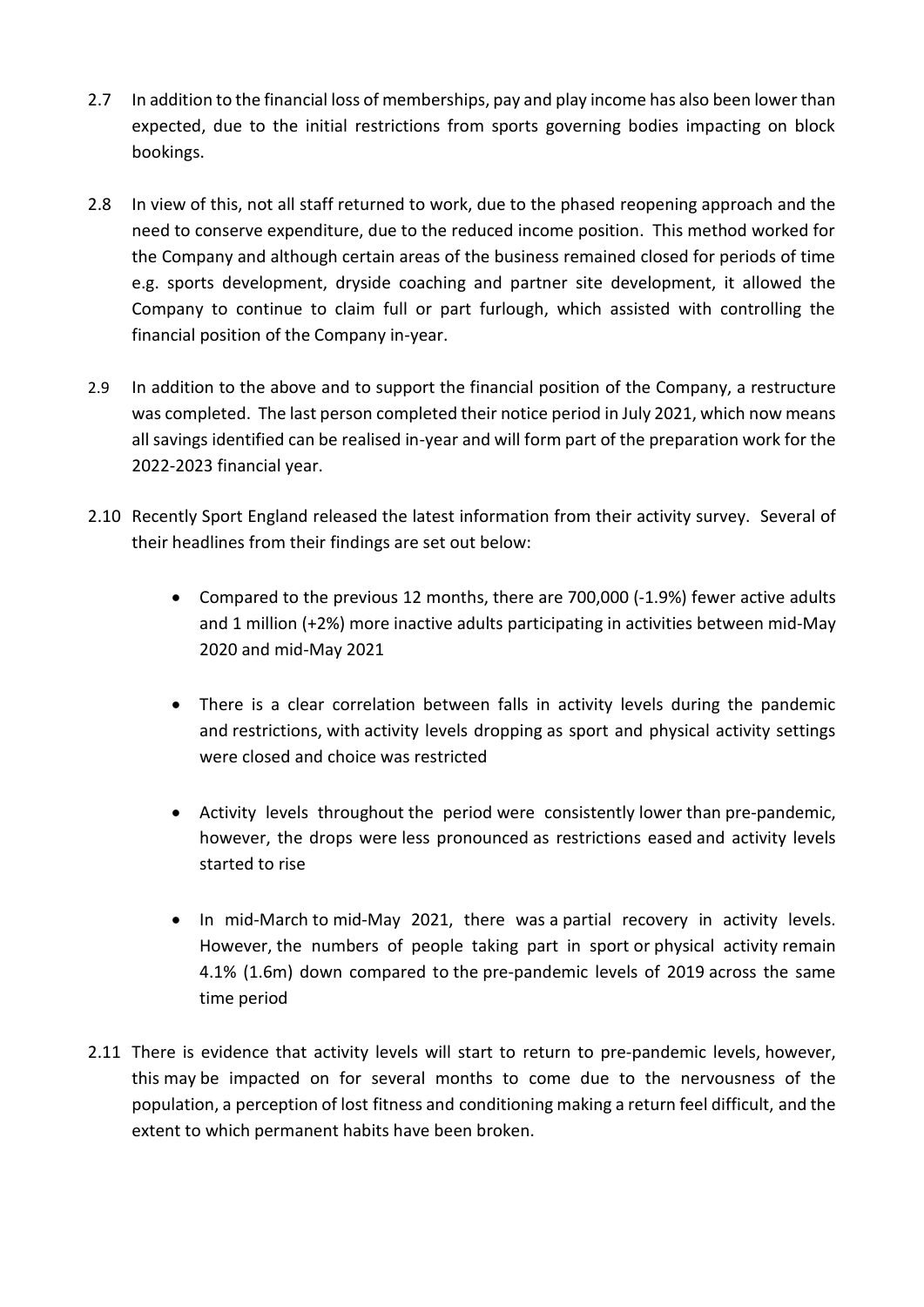2.12 However, based on the information within the report, it is clear that habit forming, routine and structure is key to increasing participation levels across the country. This would suggest that structured classes and purpose built leisure facilities will be crucial to building back the country's fitness and this is in-line with what the leisure centres have experienced to date.

## **3. PERFORMANCE TO PERIOD 07, TO 31 OCTOBER 2021**

- 3.1 The Committee will be aware, that the performance for the Company is monitored against an agreed set of indicators. These indicators have been used for the past several months, which has allowed for comparative data to be available. Attached at Appendix B, are the indicators for the Company with comparisons provided to the same period in 2019 and 2020.
- 3.2 In addition to the quantitative data provided, more qualitative performance is provided to the Committee regarding sports development. However, due to the sports development team only recently returning to the Company from furlough there has been limited sports development work taking place. Attached at Appendix C is the work which has taken place since their return to the Company.
- 3.3 As previously reported to the Committee, the membership base for both adults and children at all sites, had been in decline since December 2019, with the main reduction in membership being experienced at NSFC. This was further compounded by the impact of Covid-19 and the various lockdowns which have been experienced.
- 3.4 The Committee will be aware that from July 2020 the live membership base was lower than the pre-opening forecast originally expected. Whilst the Company did an excellent job in retaining a large proportion of its membership base, when it eventually reopened in April 2021 there was a loss of membership of approximately 35% overall (which was better than industry predictions, which ranged between 40% and 60%).
- 3.5 In addition to the potential loss in membership set out above, pay and play usage has also been lower than expected during the periods of opening, in comparison to previous years. This is mainly due to the initial restrictions from sports governing bodies impacting on block bookings. Whilst this eased during August 2021 and bookings for clubs began to gradually take place, traditionally leisure is quiet during the summer months so the take up from clubs and organisations who are on their summer breaks has been slow.
- 3.6 On a positive note, since the reopening in April 2021, the direction of travel for all usage is an improving picture. It appears that confidence is growing and users are beginning to return to the facilities.
- 3.7 The table below provides the Board with membership information from April 2021 and how this has begun to build again since the latest reopening.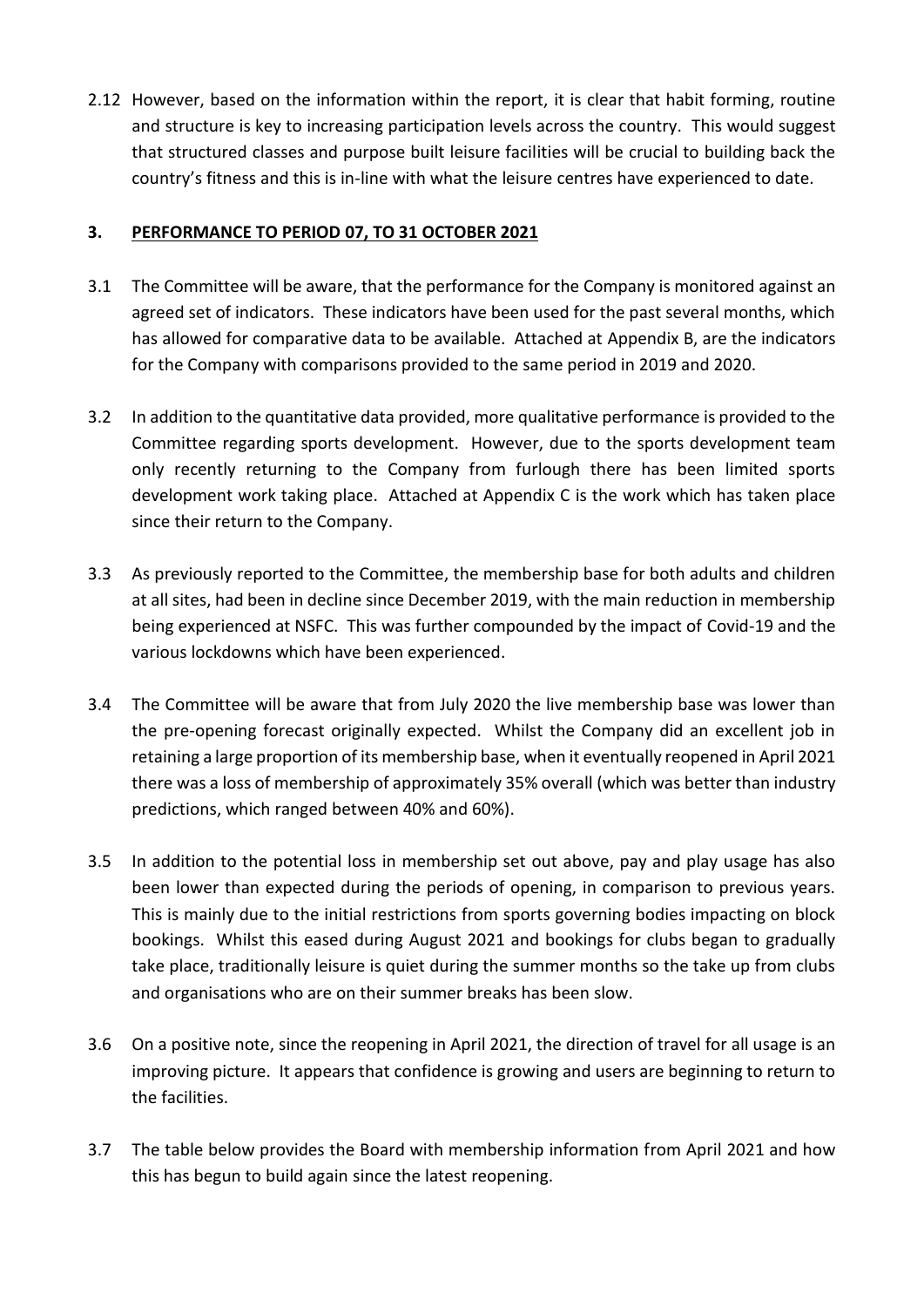| <b>Site</b>   | Type  | <b>Opening</b> | Actual    | <b>Actual</b> | Actual    | <b>Actual for</b> | <b>Actual for</b> | <b>Actual for</b> |
|---------------|-------|----------------|-----------|---------------|-----------|-------------------|-------------------|-------------------|
|               |       | for April      | for May   | for June      | for July  | <b>August</b>     | <b>September</b>  | <b>October</b>    |
| <b>BLC</b>    | Adult | 510            | 557       | 577           | 601       | 619               | 644               | 651               |
| <b>DLC</b>    | Adult | 573            | 620       | 642           | 699       | 845               | 914               | 947               |
| <b>NSFC</b>   | Adult | 2,677          | 2,762     | 2,812         | 2,913     | 2,985             | 3,107             | 3,078             |
| <b>BLC</b>    | Child | 9              | 13        | 15            | 15        | 17                | 18                | 18                |
| <b>DLC</b>    | Child | 161            | 163       | 209           | 254       | 272               | 350               | 363               |
| <b>NSFC</b>   | Child | 1,358          | 1,364     | 1,403         | 1,431     | 1,446             | 1,514             | 1,512             |
| <b>SLC</b>    | Adult | <b>NA</b>      | <b>NA</b> | <b>NA</b>     | <b>NA</b> | <b>NA</b>         | <b>NA</b>         | 1,738             |
| <b>SLC</b>    | Child | <b>NA</b>      | <b>NA</b> | <b>NA</b>     | <b>NA</b> | <b>NA</b>         | <b>NA</b>         | 1,301             |
| <b>Totals</b> |       | 5,288          | 5,479     | 5,658         | 5,913     | 6,184             | 6,547             | 9,608             |

Fig <sup>1</sup> – Table of memberships numbers

- 3.8 Up to 31 October 2021 of the 9,608 live members currently paying a direct debit membership, there are approximately 112 who have frozen their memberships for eithermedical reasons or financial reasons in line with the Freeze Policy.
- 3.9 The current level of adult membership at DLC has increased and has now surpassed the pre-Covid position of 836, recorded in April 2020. This demonstrates that the swimming pool has had a positive impact on the membership and has encouraged more adults to join by direct debit. This option provides greater value for money for the member, who is looking to participate more regularly in physical activity.
- 3.10 The position at BLC of 651 is positive; however, more work is required on this membership to achieve the pre-Covid position of 739. This targeted work is taking place by a member of the sports development team, who is focussing on the immediate community and the surrounding villages; this will be for a period of 6 months. The focus includes a series of networking events at the neighbouring primary school and the targeting of the local businesses, with a tailored promotion.
- 3.11 The current level of adult membership of 3,078 at NSFC has experienced a slight reduction in October; however, on the whole is once again moving in the right direction. Promotions are regularly targeting this facility as the main 'income generator' for the Company.
- 3.12 During the summer months a 'Summer Fit' 28 day promotion was used to encourage customers into the facilities for £20. Every customer subsequently received a follow up call, offering an upgrade to the direct debit membership, with no joining fee. Using the newly implemented technology, the upgrades were offered through the 'Leisure Hub' system, or activated on the telephone, making the process for the customer simple. Fitness staff and class instructors have also been handing out 3 day passes to customers to bring/refer a friend.
- 3.13 On the current live membership base of A4T, the Company is now operating at 80% of live members against pre-Covid numbers. After reviewing national industry performance and data available from Sport England and UKActive, the membership nationally is averaging around 55%, which is significantly lower than those experienced by A4T.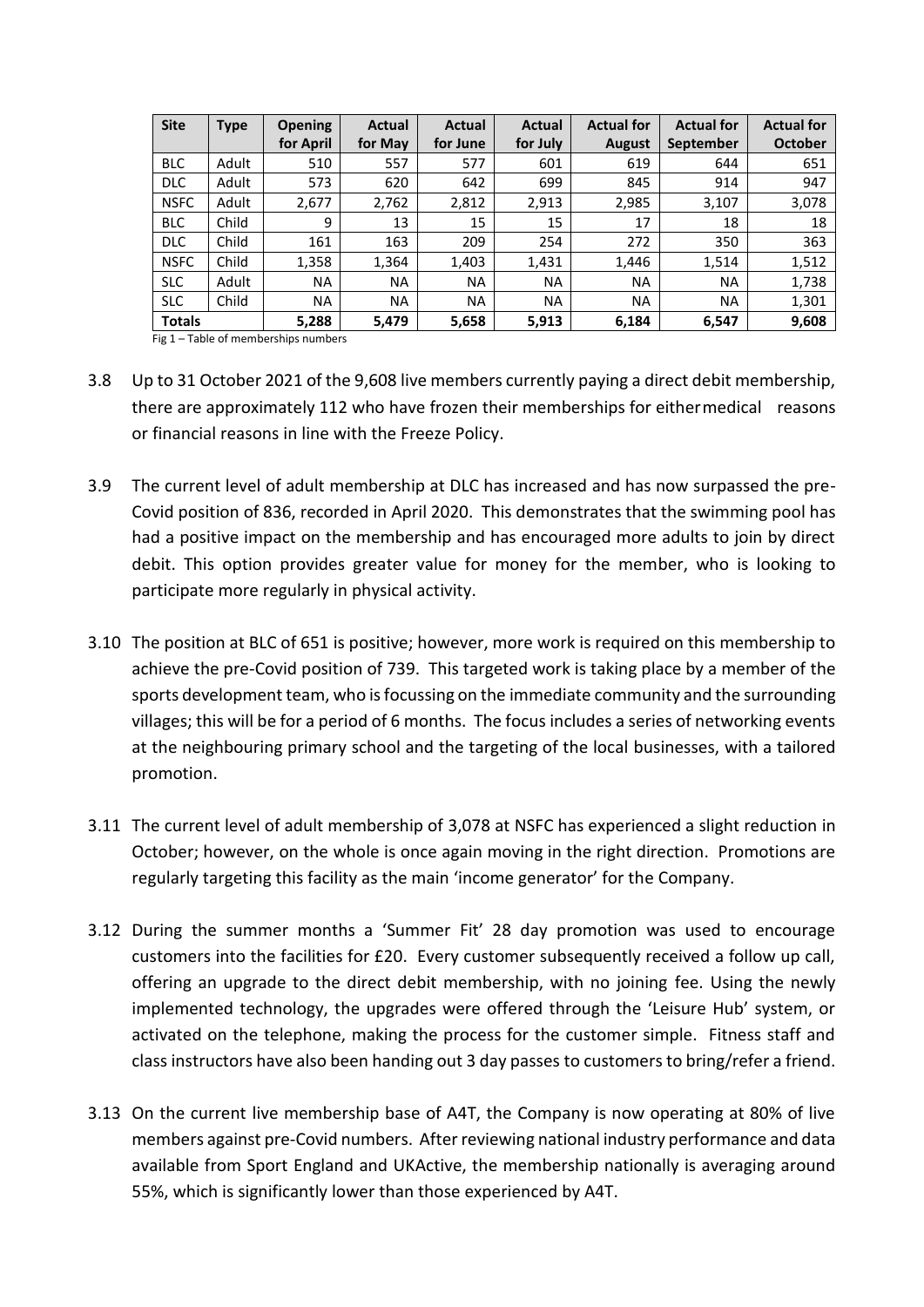- 3.14 As expected the number of user visits across all sites is lower than in previous years of operation. However, since 12 April to 31 October 2021, user visits across all sites reached 468,237. This is lower than the same period in a comparable year due to the pandemic and the lower memberships starting point at the commencement of the year. In addition, the delayed opening from 1 April to 12 April and the phased return of a number of groups and activities, due to Government and NGB restrictions.
- 3.15 The return of the over 60's age group to the buildings has been higher than expected, and is demonstrated through swimming data. There are more over 60's regularly swimming on a weekly basis due to the programme capacity; this has been evidenced through the take up in the swim only direct debit, particularly at the new swimming pool at Dukeries.
- 3.16 The return of children to the centres has been significantly reduced due to the decrease in the children's membership base. This reduction of the critical mass has impacted on the participation of children in the leisure centre activities, with NSFC being affected in the main, due to the large membership base which it had. However, this is once again moving in the right direction; however, more work is required to build this membership up once more.
- 3.17 Due to the nature of the close contact and the medical conditions of customers that have been referred from GP's and health professionals, the return of members that have joined on the subsidised membership scheme has been expected due to the cautionary return of this cohort of users. However numbers are increasing compared to the same period in 2020. This work has also been affected by the resignation of the Active Lifestyles Officer during the furlough period. However, this position has now been filled and the post holder has been tasked with reconnecting with the network of GP surgeries and health professionals across the district, in order to raise awareness of the GP referral scheme.
- 3.18 On line membership now make up approximately 90% of the total memberships sold. A new platform on our front of house software called 'Staff Portal' has also been added to the Leisurehub software, which enables staff to sell memberships over the phone and whilst mobile 'on the floor' and out within community settings.
- 3.19 With the installation of 'touch point' screens in all reception areas, customers can now 'selfserve' and buy memberships online without the use of their mobile device. The Company's online technology, in parallel with a very healthy social media presence, has resulted in a total of 5,800 Active4Today Facebook followers. This is set to increase also as several Southwell Leisure Centre members move over to the A4T Facebook site.

## **4. FINANCIAL HEADLINES UP TO 31 OCTOBER 2021**

4.1 Set out in the table below (fig 2), A4T has provided the current financial position of the Company, which is monitored by the Board, as part of its role in managing the operations of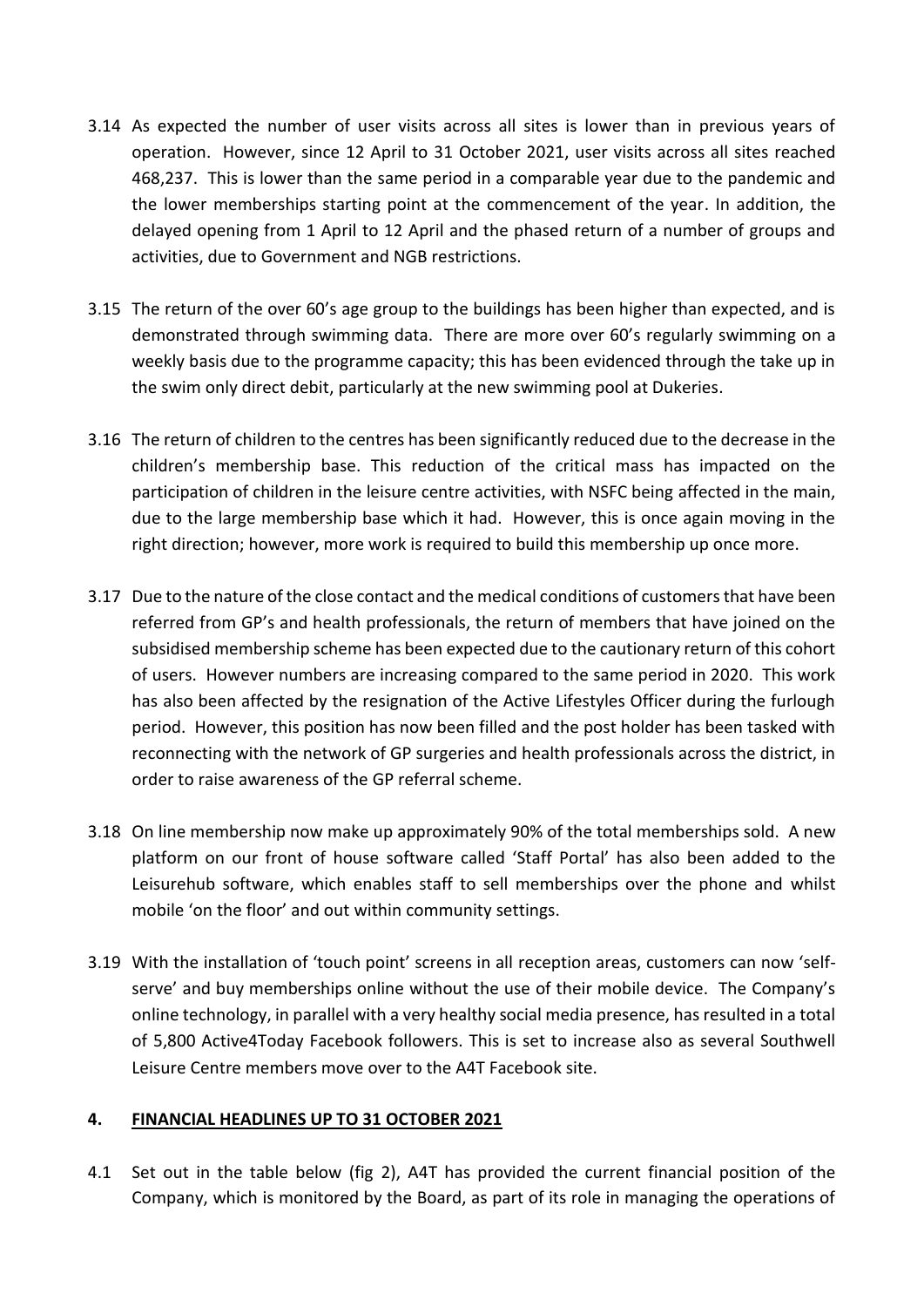the Company. The table below shows the original, revised and profiled budgeted income and expenditure up to period 07, set against actual income and expenditure for the same period.

4.2 This budget will be subject to further revisions throughout the year, as a result of the lower than expected starting position of the membership. This is significant for the Company, as the budget for 2021 – 2022 was based on a higher membership and income target starting point. However, conversely expenditure will also continue to be revised as savings (especially in salaries) work through the finance.

|                                          | Original 2021-2022<br>budget:<br>income/exp | Full<br>revised:<br>vear<br>31.10.2021 | 31.10.21 Variance to<br>$2021 - 22:$<br>original budget |
|------------------------------------------|---------------------------------------------|----------------------------------------|---------------------------------------------------------|
| Furlough/ Grant Income                   | £0                                          | £94,400                                | $-£94,400$                                              |
| <b>Other Income</b><br>(management fees) | £0                                          | £50,425                                | $-£50,425$                                              |
| <b>Total income</b>                      | £2,377,420                                  | £2,160,005                             | £217,415                                                |
| <b>Staff</b>                             | £1,985,700                                  | £1,721,110                             | $-E264,590$                                             |
| Premises                                 | £537,400                                    | £516,900                               | $-E20,500$                                              |
| Supplies and services                    | £691,920                                    | £661,720                               | $-E30,200$                                              |
| <b>Total expenditure</b>                 | £3,215,020                                  | £2,899,730                             | $-£315,290$                                             |
| Surplus/Deficit                          | £837,600                                    | £739,725                               | $-£97,875$                                              |

Fig 2 – Income and Expenditure summary

- 4.3 Below are the highlights from the financial information, in a bid to provide some narrative for the Committee, including the variances from the original budget.
	- 4.3.1 **Furlough/Grant Income** this line represents finance claimed from the government for staff that have been on furlough. This was not budgeted for originally as the Company expected to be trading during Quarter 4 of the 2020 – 2021 financial year, which would have continued from 1 April for the 2021 - 2022 financial year. However, as a result of the last lockdown, the opening was delayed and the Company was able to claim for furlough for the staff not working during this time. In addition, not all staff commenced working on 12 April, as a phased re-opening took place. This meant that several staff either continued on furlough in their full roll or were part furloughed as demand from usage increased.
	- 4.3.2 **Other Income (management fees)** this section represents the management fee associated with the Company. This includes the services A4T provides to Southwell Leisure Centre Trust and the operation of the A4T leisure centres and sports development team. The original budget for the year was set at zero management fee (and reported to committee in January 2021), as there was uncertainty with the operations of Southwell Leisure Centre and a potential transfer of the services by A4T on 1 April 2021. Since then SLC transferred over to A4T on 1 October 2021; as a result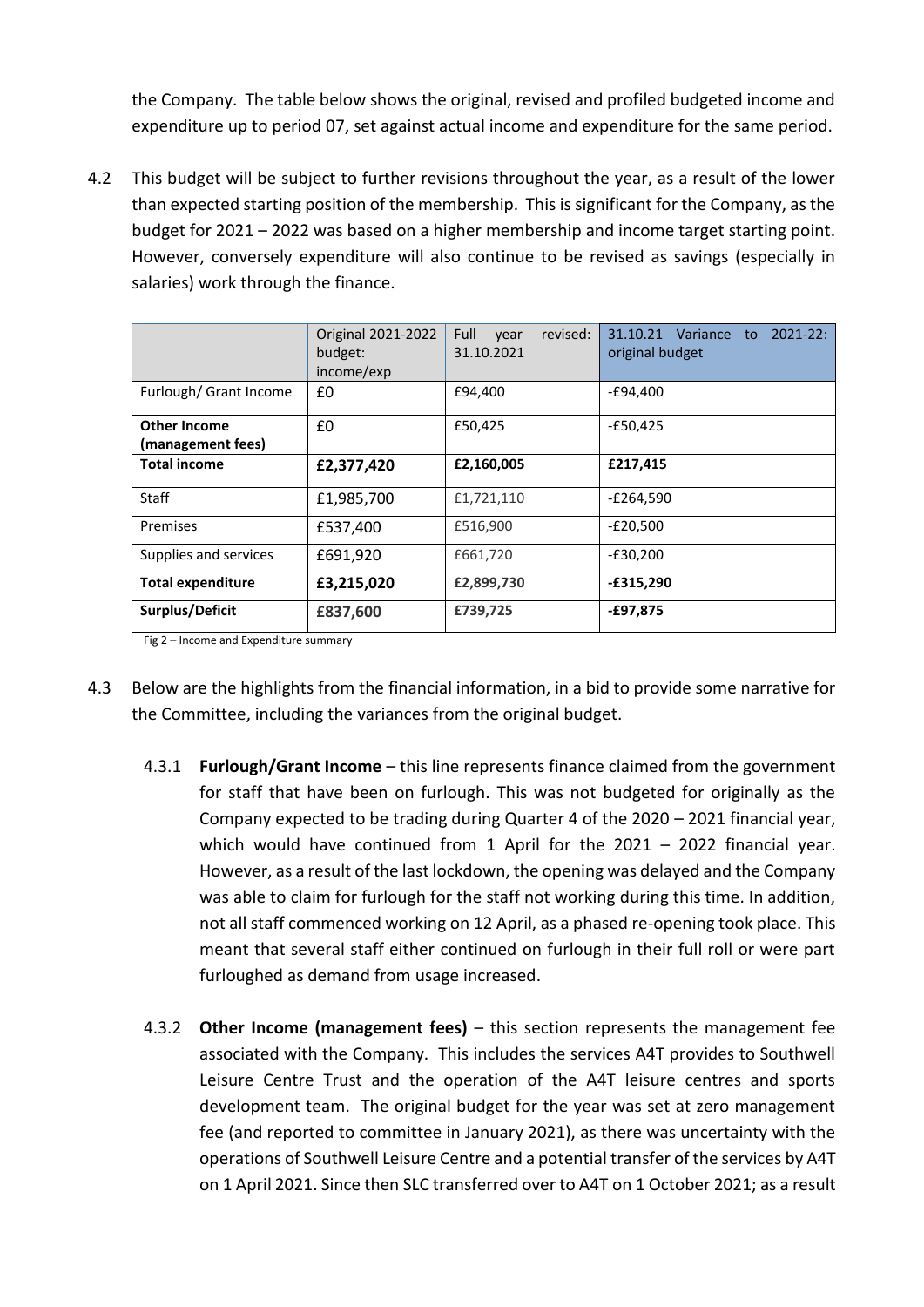6 months of their management fee has been paid by the council for the services provided from April to the end of September 2021.

- 4.3.3 **Total Income** this includes all income set out in the two sections above, plus the membership direct debit collection and pay and play income. The Committee should note that the total income has reduced and this is due mostly to the delayed reopening in April, the lower than expected starting point of the membership and the slight delay with the opening of the Dukeries swimming pool, which was not known at the time of budget setting.
- 4.3.4 **Staffing**  as set out above this budget has significantly decreased due to the changes made to the salaries budget. This figure however also includes approximately £100k for redundancy cost, meaning a true saving on salaries is approximately £365k.
- 4.3.5 **Premises**  this section of the budget has a small saving. This was due to a credit note received from our insurance company as a result of the Covid closure last year. In addition, there are small savings within several budget headings.
- 4.3.6 **Supplies and Services** this section of the budget has also realised a small saving. These are made up of several budget headers, of which the Company has made small savings across each one, due to either the closures of various activities, or the reduced programming at the commencement of reopening.
- 4.3.7 **Transfer from Balances** this line represents the expected shortfall between income and expenditure for the Company, for the financial year 2020-2021. This is currently forecasted at £739,725. Currently this represents a reduction on the original forecast of £837,600. This is a positive position within the financial year, given the delayed opening and lower starting point in membership. This reduction has in the main been realised through expenditure savings and especially the reorganisation of the staffing structure.
- 4.3.8 **Reserves** currently the Company holds approximately £200k in reserve. The Company, as members will be aware used £200k of its reserve to support the 2020 – 2021 in-year shortfall, which was reported to the Leisure and Environment Committee during June 2021.
- 4.4 As reported above the Company completed its restructure with the final member of staff working out their notice period during July 2021. Whilst redundancies are always a very difficult decision to make for any organisation, the post Covid environment which the Company is now operating in, (with significantly reduced income and usage) required the Company to take the necessary actions, to work towards improving its financial sustainability.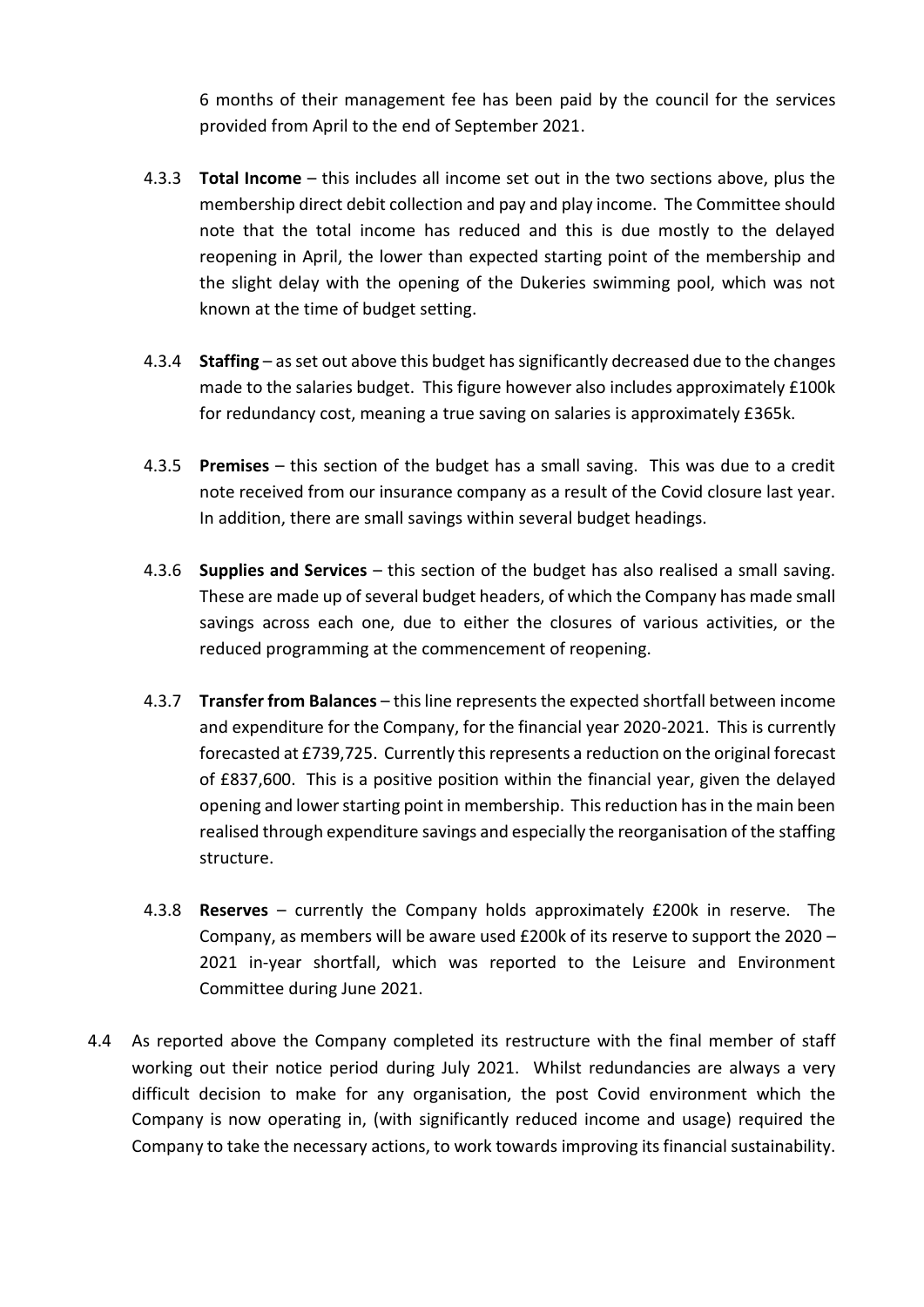- 4.5 In January 2021, the Company was predicting a deficit for 2021-2022 in the region of £840k. This is approximately £640k over its usual position, based on receiving the usual £200k management fee from the Council. As previously stated, this is a direct result of the impact of Covid and the pension costs associated with the pooled arrangement with the Council which has been reported to Members in previous reports.
- 4.6 The pension issue is currently being discussed with the Council, Nottinghamshire County Council, Barnett Waddingham (the pension actuary) and the Board of Active4Today and a further update report will be provided to Leisure and Environment committee members during 2021 – 2022, as part of the Governance agreement between the Council and the Company.
- 4.7 As set out in the table in fig 2, the Company are making progress in reducing the predicted in-year deficit and is currently forecasting a deficit of £740k. This is an improved picture for both organisations, however, members will be aware that this is based on period 7 information and there continues to be uncertainty surrounding the continued growth of members returning to the leisure centres.

## **5. SOUTHWELL LEISURE CENTRE TRANSFER**

- 5.1 As alluded to within para 4.3 in the financial section above, Southwell Leisure Centre's operations and management transferred over to Active4Today Ltd on 1 October 2021. This included the remaining 6 months of its budget and all staff under a TUPE arrangement.
- 5.2 To mark this new chapter for the Leisure Centre, an official opening ceremony was held with the Chairman of the Newark and Sherwood District Council's Leisure and Environment Committee, Councillor Roger Jackson, the Chairman of the Southwell Leisure Centre Trust, Roger Blaney and the Chairman of Active4Today, Keith Girling on Friday 1 October. This was followed by refreshments within the leisure centre, with all trustees and Southwell staff invited. The occasion was well received and feedback from customers and employees has been positive.
- 5.3 All staff have now been welcomed into A4T with the senior management team of Company attending the site on a regular basis to meet with staff and understand their current roles and responsibilities and how A4T can support these staff to develop within the Company and the wider leisure industry.
- 5.4 At the time of transfer Southwell Leisure Centre's original forecasted budget for the 2021- 2022 financial year was estimating a deficit at year end of approximately £230k. However, having revised the current budget and reviewed all staffing, programming and membership income, Active4Today Ltd have forecasted a new budget position, which now shows a deficit of circa £125k, an estimated saving over the original budget of approximately £105k.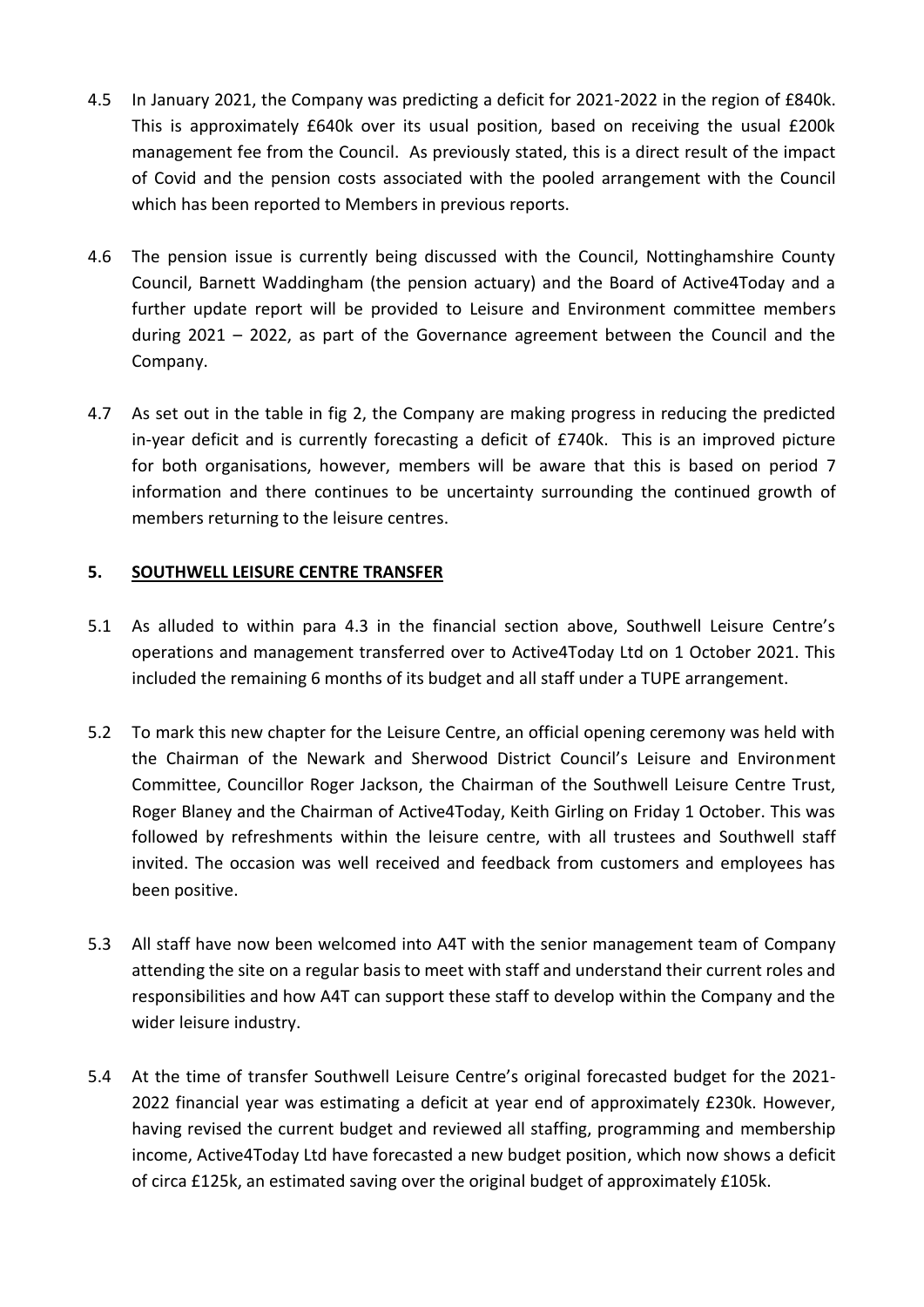- 5.5 The above saving in the main is within salaries, with all rotas for the centre having been revised within the first month, in consultation with all staff. This has been supported by the introduction of new technology, which A4T supported Southwell with, in readiness for their reopening in April 2021. This new technology into the facility has assisted with membership sales and sign ups and allowed the staffing supporting these areas to be moved to other areas of the business.
- 5.6 Due to changes within the delivery of the business and the integration with A4T, two vacancies have now not been filled and will be removed from the establishment for the 2022-2023 financial year.
- 5.7 Memberships continue to grow steadily and children's activities memberships have now overtaken its pre-Covid position. This is excellent news and will support the recovery of the Company. Negotiations have also taken place with Southwell Squash Club, with the club planning on returning to the centre (hopefully before Christmas), approximately 21 months after they placed the club on hold due to Covid.
- 5.8 Over the next several weeks the remaining processes undertaken by Southwell will be investigated and integrated into A4T, with the revised budget position being used to develop a budget for the site, in readiness for the 2022-2023 financial year.

## **6. DUKERIES LEISURE CENTRE**

- 6.1 As part of the Company's work to try and rebuild its operations and membership base to levels which it experienced pre-Covid, the Company has successfully launched the new swimming pool at the Dukeries Leisure Centre.
- 6.2 As expected this fantastic new resource for the community was handed over at the end of June 2021, with the first opening event on 30 June 2021, followed by a free open weekend on Saturday 3 and Sunday 4 July 2021, where the community of Newark & Sherwood and specifically Ollerton enjoyed the facility.
- 6.3 Since the opening of the facility, memberships for both adults and children have increased steadily and sessions now include swimming lessons, laned swimming, parent and toddler sessions and fun swims with an inflatable for the younger swimmers of the community. The Company will continue to build numbers at this site as the sports development team begin to promote the benefits of regular exercise to the plethora of target groups within the area.
- 6.4 As part of raising the awareness of the new pool, the Company offered schools within the Ollerton area free access to the pool, for one session before they broke up for their summer holidays. This was a success and has now resulted in the Company negotiating school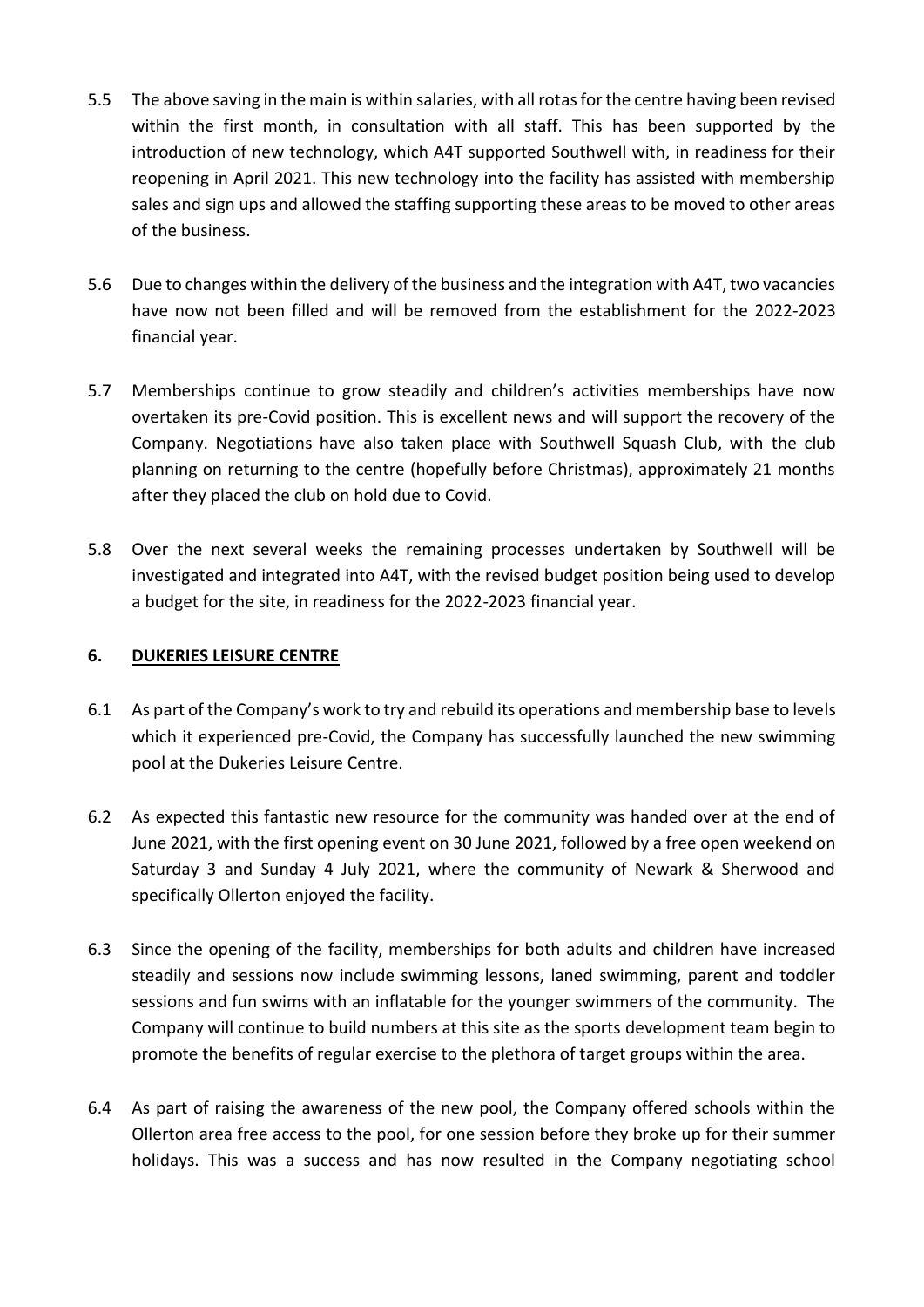swimming with Nottinghamshire County Council, which will now commence from January 2022.

## **7. BUSINESS PLAN 2021-2022**

- 7.1 As Members will be aware the business plan was presented to the Committee in January 2021 for approval. The main focus for the year was the development of memberships once again, to support the sustainability of the Company. This will include work at the Dukeries Leisure Centre and new swimming pool; specifically identifying the various target groups to increase access across the board. Newark Sports and Fitness Centre remains the largest income generator for the Company. As a result a large focus of the Company's work and resource will be at this facility, in order to try and recover this centre back to pre-covid numbers.
- 7.2 Increased advertising has to date taken place and this will continue to happen for the remainder of the financial year. This has, however already provided a return on investment through increased numbers coming through the doors, (provided earlier in the report). Quarter 3 and 4 will be crucial for the development of the Company, as it starts to build its business again. This will also align to all staff returning to their contracted hours, as furlough has now ended.

## **8. BUDGET IMPLICATIONS**

- 8.1 There are significant budget implications contained within this report and this will continue to be discussed with the Council's Senior Leadership team, in order they are fully appraised of the most recent financial position of the Company.
- 8.2 Currently, as set out in para 4.7 'Transfer from Balances' the deficit for the 2021-2022 financial year is forecast at £740k.
- 8.3 Members will however, need to be mindful that currently the deficit of £740k is based on Active4Today's current business and forecast. As reported in para 5.4, based on Active4Today's current forecast of Southwell Leisure Centre's budget, Active4Today are estimating a deficit in this budget of circa £125k. This would mean a total deficit for the Company of approximately £865k, based on period 7.

# **9. EQUALITY & DIVERSITY IMPLICATIONS**

9.1 The new swimming pool at the Dukeries Leisure Centre has now provided an excellent resource in the Sherwood part of the district, where no water based activities have taken place since 2017. This has been supported by a pricing strategy offering concessionary pricing, in a bid to ensure that price is not a barrier to entry.